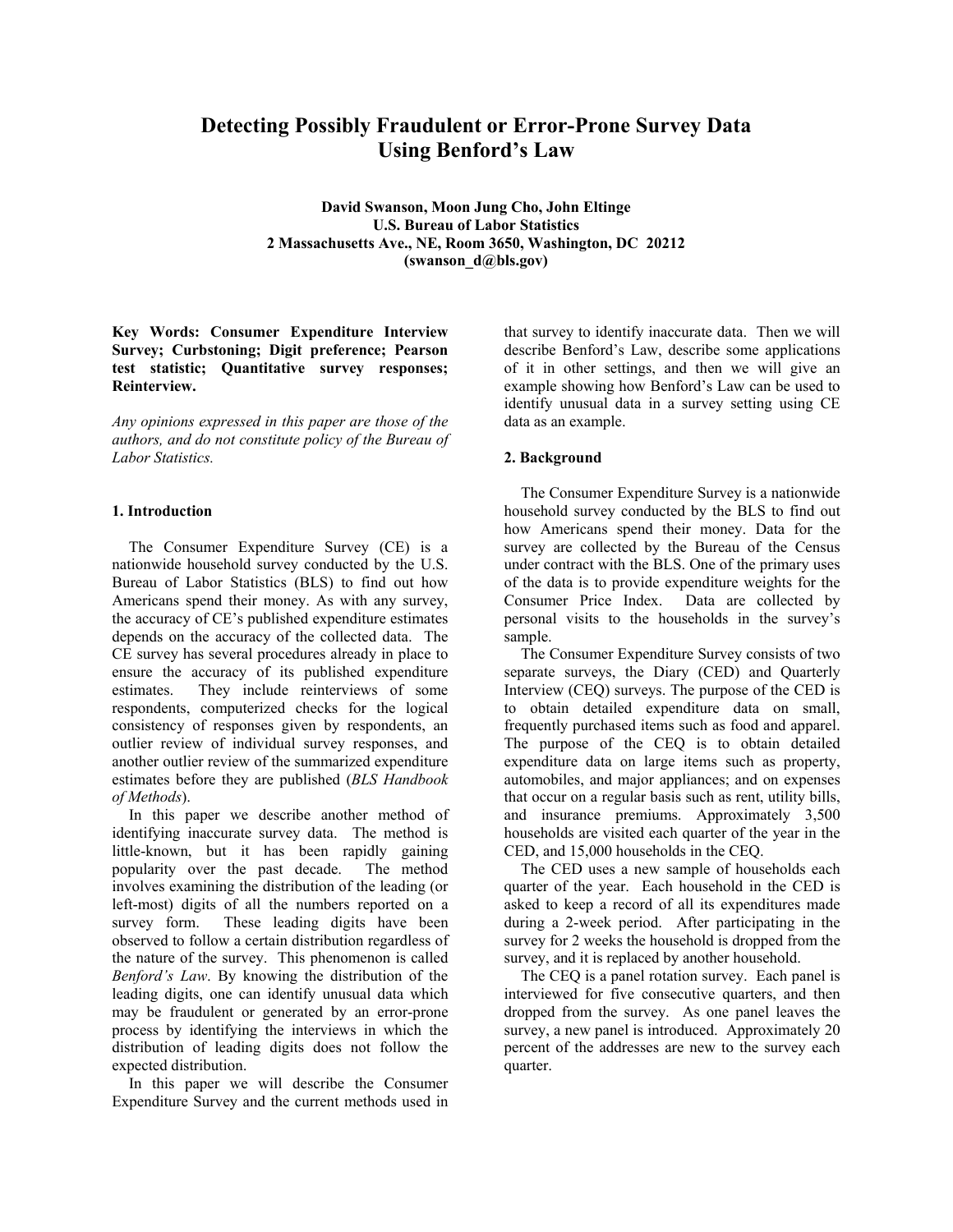## **3. Current Methods of Identifying Problematic Data in the CE Survey**

The CEQ and CED surveys currently have several methods of identifying incorrect data. The first method is a reinterview process in which a field representative's supervisor calls a small number of respondents who participated in the survey on the telephone to find out whether the respondent was actually visited by the field representative, and to verify the accuracy of a few of their responses. Some respondents are randomly selected, while others are selected because the supervisor is suspicious of the data's accuracy. The reinterview process is mainly intended to catch *curbstoners*, field representatives who make up the data without ever visiting or contacting the respondent.

After the reinterview process, all of the remaining methods of checking the data are intended to identify legitimate data that were incorrectly recorded or keyed. The methods include a computerized check for logical consistency of the responses, an outlier analysis for individual reported observations, and another outlier analysis on the summarized expenditure estimates before they are published.

An example of a logical consistency error is when a box is checked off indicating that no expenditures were made in a certain item category, but yet there is an expenditure reported anyway. Logical consistency errors are easy for a computer to find.

The outlier review process for individual reported expenditures involves identifying observations that are unusually large, and then investigating them to find out whether they are accurate or seem reasonable. Photocopies of the completed survey forms are stored on microfilm, and an examination of the survey forms sometimes reveals keying errors, such as a misplaced decimal point changing a reported expenditure from \$2.99 to \$299.00. CE's outlier analysis focuses on large expenditures rather than small expenditures because large outliers have a much larger impact on the final published expenditure estimates.

CE uses four methods of identifying outliers:

• The *largest gap* test. The mean expenditure is calculated for each dollar field within each item code. The expenditures above the mean are sorted in descending order, and the difference (or *gap*) between each expenditure and the one below it is calculated. The largest of these gaps is identified, and all expenditures above it are flagged for review.

• If the reported expenditure is the largest value within its area/item combination it is flagged for review.

• If the reported expenditure is greater than 25% of the total of all expenditures within its area/item combination (50% is used instead of 25% if the number of expenditures is below 10) it is flagged for review.

• If the reported expenditure is greater than 20 times the median reported expenditure within its area/item combination it is flagged for review.

Every observation flagged as an outlier by one or more of these tests is printed on an outlier review listing. To help reviewers focus on the more extreme outliers, scores are given to each outlier, with the score basically reflecting the number of tests that considered it to be an outlier.

# **4. Other Methods of Detecting Incorrect Data**

Reinterviews and outlier reviews are the most common methods of identifying incorrect or falsified survey data, but other methods of detecting them have also been proposed. For example, Biemer and Stokes (1989) report that in 1982 the Census Bureau started collecting information on the interviewers it caught cheating in order to develop a profile of the people and situations in which cheating was found. One of the Census Bureau's findings was that most cheating occurred with new interviewers who worked for the Census Bureau for less than one year. Biemer and Stokes used this information to develop a model for improving the detection of interviewer cheating.

Another method is to compare the survey results obtained by different interviewers. Turner *et. al.* (2000) presented a case study in which falsified survey data were detected in an epidemiologic survey when one of the interviewers was observed to have an unusually high interview yield. Most interviewers were successful obtaining interviews from about 30% of the sampled households, while one interviewer had a success rate of 85%. A review of the interviewer's results along with numerous reinterviews showed that much of the data were falsified.

Further examinations of the data turned up more interviewers with falsified data. When their data were examined it was observed that not only were their response rates higher than normal, but the fabricated data were different as well. For example, interviewers whose data were believed to be accurate showed 50% of all households in the survey's sample having one "eligible adult," while interviewers whose data were believed to be fabricated showed almost 70% of the households having one eligible adult. As a result of their experience with this survey Turner *et. al*. advocate examining the incoming data on a daily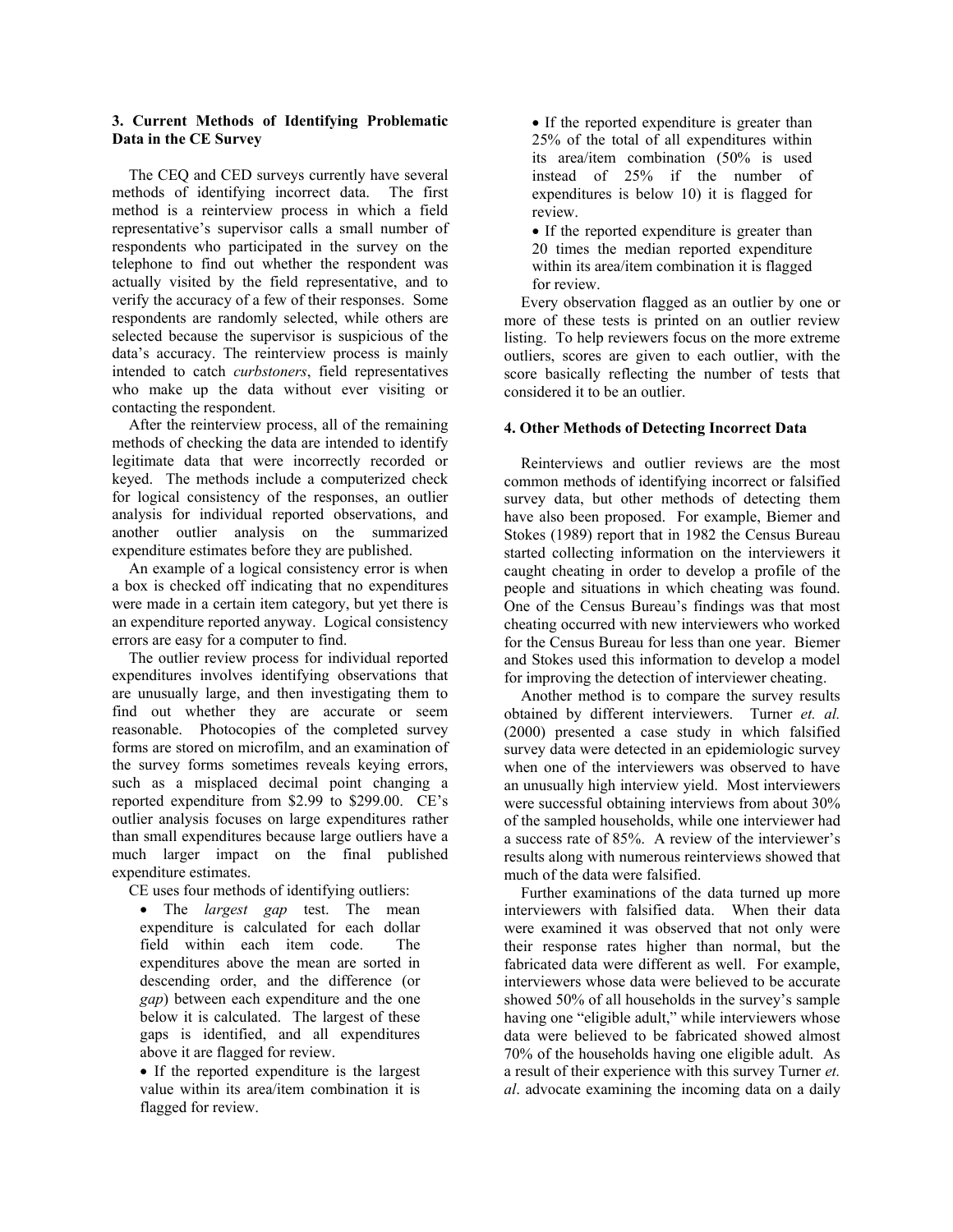basis in order to catch clues of potential data falsification as soon as possible.

#### **5. Benford's Law**

Another method of identifying incorrect data that has received a lot of attention in recent years is called *Benford's Law*. The method is named for Frank Benford, an American physicist who published a paper in 1938 describing a curious property that large collections of "real world" numbers tend to have: the leading (or left-most) digit of the numbers is more likely to be small rather than large. Specifically, he found that the proportion of "real world" numbers whose leading digit is  $d=1,2,3,...,9$  is approximately

 $\overline{\phantom{a}}$ J  $\left(\frac{d+1}{\cdot}\right)$ l  $\int d+$  $\log_{10} \left( \frac{d+1}{d} \right)$ . This phenomenon is called *Benford's* 

*Law*.

Hill (1995) published a paper with the first rigorous mathematical explanation of why the leading digits in many data sets follow Benford's Law. Hill offered several explanations. One of his explanations involved a type of central limit theorem in which several probability distributions are chosen at random from a large collection of probability distributions. Then several random variables are chosen from each of the selected distributions. Under these conditions Hill proved that the leading digits of the numbers follow Benford's Law. This can be written mathematically as:

$$
P\{x=d\}=\log_{10}\left(\frac{d+1}{d}\right)
$$

where  $x$  is the leading digit of a randomly-selected number.

For example, in the CE survey respondents report their expenditures on a large number of item categories, with each item category having a different distribution of expenditures. Then within each item category the respondents report several expenditures. Thus we have several different probability distributions, and several random variables are chosen from each distribution, so the conditions described by Hill are satisfied. As a consequence the leading digits of all the expenditures reported on the CE's survey forms should follow Benford's Law.

#### **6. Applications of Benford's Law in Other Areas**

Modern applications of Benford's Law began in 1992, when Mark Nigrini examined the distribution of leading digits he found in some sales and expense data for his doctoral thesis. The data he examined followed Benford's Law quite closely. Then after that initial success, Nigrini continued to use Benford's Law to examine other business and financial data. For example, he used it to examine the expense claims of a nationwide chain of motels, where he uncovered approximately one million dollars of fraudulent claims.

Then in 1996 Nigrini examined IRS tax return data and found that the leading digits of the line items "Interest Paid" and "Interest Received" followed Benford's Law. His tax return study was published in the *Journal of the American Taxation Association*. Next Nigrini examined the leading digits of the numbers contained in President Clinton's tax returns for the years 1977-1992. Nigrini found that the leading digits followed Benford's Law, so he concluded that President Clinton's tax returns were honest.

These and other studies conducted by Nigrini generated a lot of interest within the accounting industry, and today the accounting industry is the largest business sector using Benford's Law to detect fraudulent data. Nigrini's work also led to tax agencies in several countries around the world as well as several U.S. states, including California, using Benford's Law to detect fraudulent data on tax returns.

Finally, the scientific community is occasionally rocked by studies that turn out to contain falsified data, and Benford's Law is starting to be used there to detect such falsified data.

# **7. Leading Digit Patterns in CE Data**

The table below shows expenditure data collected by the CEQ survey in the year 2000. The survey collected data on 734,684 expenditures. By looking at the table it can be seen that the leading digits of those expenditures follow Benford's Law quite closely. According to CEQ data, 30.5% of the leading digits were 1's, while Benford's Law predicted the percentage to be 30.1%. The percentage of leading digits equal to 2 was 19.3% in the CEQ data, while Benford's Law predicted the percentage to be 17.6%.

**Table 1. Comparison of CEQ Data with Benford's Law** 

| Comparison of CEQ Data with Benford's Law |                       |              |        |                                                       |  |  |
|-------------------------------------------|-----------------------|--------------|--------|-------------------------------------------------------|--|--|
| Leading                                   | Reported Expenditures |              |        | Benford's Law                                         |  |  |
| Digit $(d)$                               | Number                | Percent (SE) |        | $\log_{10} \left( \frac{d+1}{d} \right) \times 100\%$ |  |  |
|                                           | 223,776               | 30.5         | (.063) | 30.1                                                  |  |  |
| 2                                         | 141.992               | 19.3         | (.053) | 17.6                                                  |  |  |
| 3                                         | 90,589                | 12.3         | (.045) | 12.5                                                  |  |  |
| 4                                         | 66,266                | 9.0          | (.040) | 9.7                                                   |  |  |
| 5                                         | 76.473                | 10.4         | (.044) | 7.9                                                   |  |  |
| 6                                         | 50,024                | 6.8          | (.034) | 6.7                                                   |  |  |
| 7                                         | 35,019                | 4.8          | (.029) | 5.8                                                   |  |  |
| 8                                         | 32,294                | 4.4          | (.028) | 5.1                                                   |  |  |
| 9                                         | 18,251                | 2.5          | (.021) | 4.6                                                   |  |  |
| Total                                     | 734.684               | 100.0        |        | 100.0                                                 |  |  |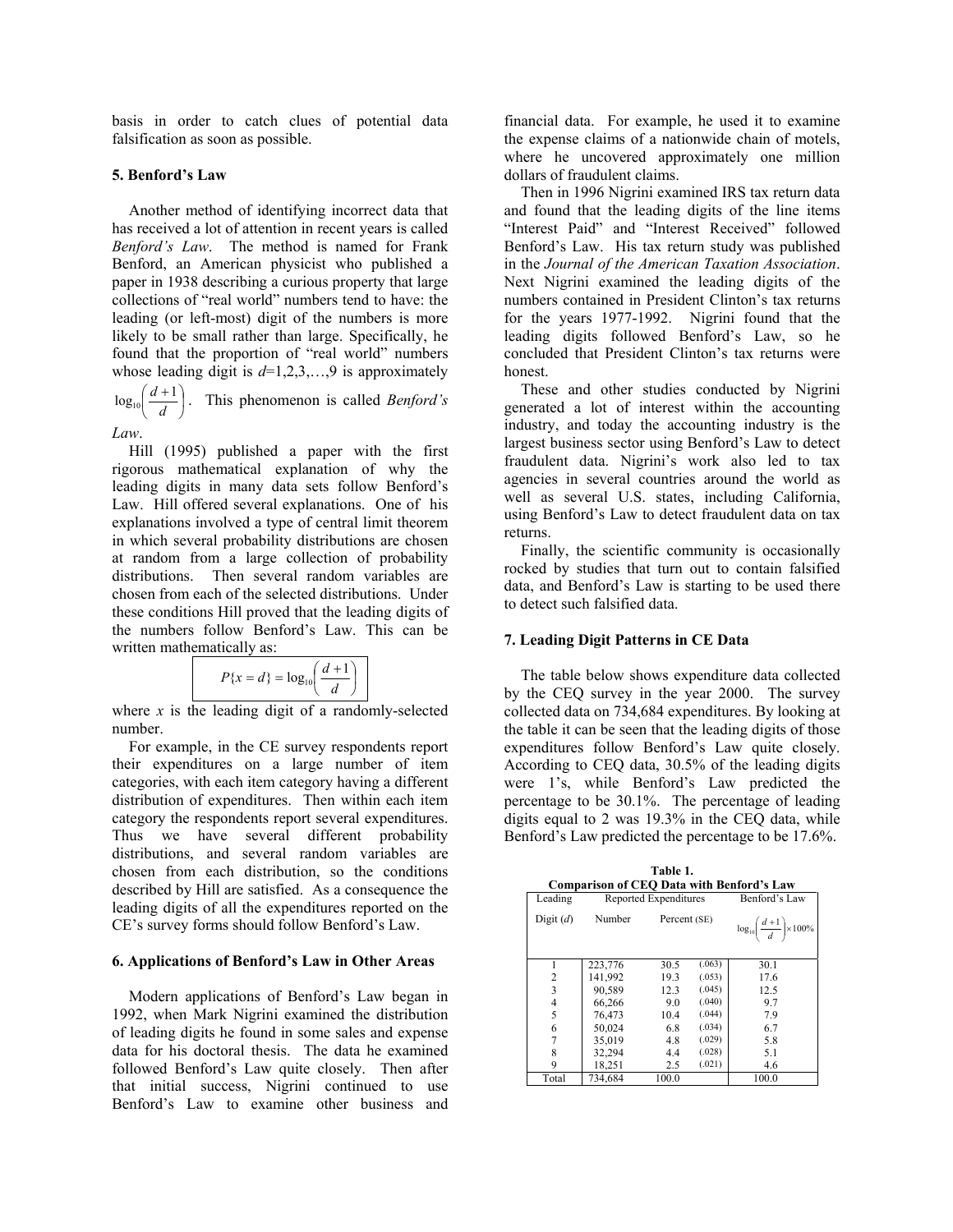Although the CEQ data follow Benford's Law quite closely for some digits, a detailed examination of the data reveals a slight excess of 2's and 5's, and a slight shortage of 9's in the data. In the CEQ data 19.3% of the leading digits were 2's, while Benford's Law predicted the percentage to be 17.6%. Likewise, 10.4% of CEQ's leading digits were 5's, while Benford's Law predicted it to be 7.9%. This slight excess of 2's and 5's is usually attributed to respondents rounding their expenditures to numbers such as \$25 or \$50, but it might also represent fraudulent (or *curbstoned*) data in which field representatives created data that tended to start with 2's and 5's. The low percentage of 9's is curious because their shortage cannot be attributed to rounding numbers either up or down. The CEQ data have fewer 8's than Benford's Law predicts, so the expenditures are probably not rounded down, and there are not enough 1's to account for rounding up (the 1's exceed Benford's prediction by 0.4 percentage points, but there is a 2.1 percentage point shortage of 9's).

The standard errors in Table 1 are equal to the square root of the average of 100 random-group variance estimates, where each random-group variance estimate is based on randomly partitioning the set of sample consumer units into 50 groups. The point estimates and variance estimates repeated in Table 1 are unweighted. Table 2 compares the unweighted estimates with the weighted estimates. The standard errors in the last column of Table 2 are obtained by the balanced repeated replication method with 44 replicate weights.

**Table 2. Comparison of Unweighted and weighted Ratio** 

| Leading        |         | $-$   |                            | $1.94$ and $0.44$ and $0.04$ |                          |  |
|----------------|---------|-------|----------------------------|------------------------------|--------------------------|--|
| Digit $(d)$    | Number  |       | Percent (SE)<br>unweighted |                              | Percent (SE)<br>weighted |  |
|                | 223,776 | 30.5  | (.063)                     | 30.4                         | (.072)                   |  |
| $\overline{c}$ | 141,992 | 19.3  | (.053)                     | 19.3                         | (.081)                   |  |
| 3              | 90.589  | 12.3  | (.045)                     | 12.3                         | (.057)                   |  |
| 4              | 66,266  | 9.0   | (.040)                     | 9.0                          | (.047)                   |  |
| 5              | 76,473  | 10.4  | (.044)                     | 10.5                         | (.056)                   |  |
| 6              | 50,024  | 6.8   | (.034)                     | 6.8                          | (.046)                   |  |
|                | 35,019  | 4.8   | (.029)                     | 4.8                          | (.035)                   |  |
| 8              | 32,294  | 4.4   | (.028)                     | 4.4                          | (.041)                   |  |
| 9              | 18,251  | 2.5   | (.021)                     | 2.5                          | (.033)                   |  |
| Total          | 734.684 | 100.0 |                            | 100.0                        |                          |  |

The ratio of these two standard errors,  $\left(\frac{SE_{BER}}{SE_{RG}}\right)^2$ , can be viewed as a deff. The range of ratios of the deffs is from 1.32 to 2.35. Note that the calculation of these deffs are based on standard errors with more digits than the reported ones.

When the interclass correlation coefficient is 0, we can derive  $\text{def} f = 1 + CV^2$  where *CV* is the coefficient of variation of weights. This derivation is from the formula which Kish proposed to determine the design

effect in order to incorporate the effects due to both weighting and clustered selection. Gabler *et. al*. justified the formula.

Figure 1 displays a quantile-quantile plot of Fisher Z, where the standardized Fisher Z is defined as follows:

$$
\hat{Z}_{ij} = \sqrt{(n-3)} \left\{ \tanh^{-1}(\hat{\rho}_{ij}) - \tanh^{-1} \left( -\sqrt{\frac{\hat{p}_{i}\hat{p}_{j}}{\hat{q}_{i}\hat{q}_{j}}} \right) \right\}
$$

where  $\rho_{ij}$  is the correlation coefficient between the weighted proportions of leading digit *i* and *j* for *i*≠*j*. We computed  $\rho_{ij}$  from a covariance obtained by the balanced repeated replication method with 44 replicate weights. Since we have 40 degrees of freedom in our example data, *n* equals to 41. Note that *i j i j*  $\hat{q}$ <sub>i</sub> $\hat{q}$  $\hat{p}$  ,  $\hat{p}$  $-\sqrt{\frac{\hat{p}_i \hat{p}_j}{\hat{q}_i \hat{q}_j}}$  is the consistent estimator of correlation of  $\hat{p}_i$  and  $\hat{p}_j$  for  $i \neq j$  under the multinomial model. Therefore this difference in the second term should converge to 0 if the multinomial model is satisfied. On the other hand, the fact that

the absolute value of  $\hat{Z}_{ij}$  is large means that that the absolute value of  $\rho_{ij}$  is large, i.e.,  $\hat{p}_i$  and  $\hat{p}_j$  are highly correlated in our example data.

Figure 1 suggests that the principal deviation from normality is observed in the third though thirty-third values of being smaller than the associated quantile of the standard normal distribution. One should be cautious not to over-interpret this result because the values are not independent. However, this quantilequantile plot is consistent with a mixture model in which some interviewers have a digit reporting profile that differs from those of the other interviewers. This suggests that further investigation of negative correlations associated with mixtures of multinomial distributions would be of interest.

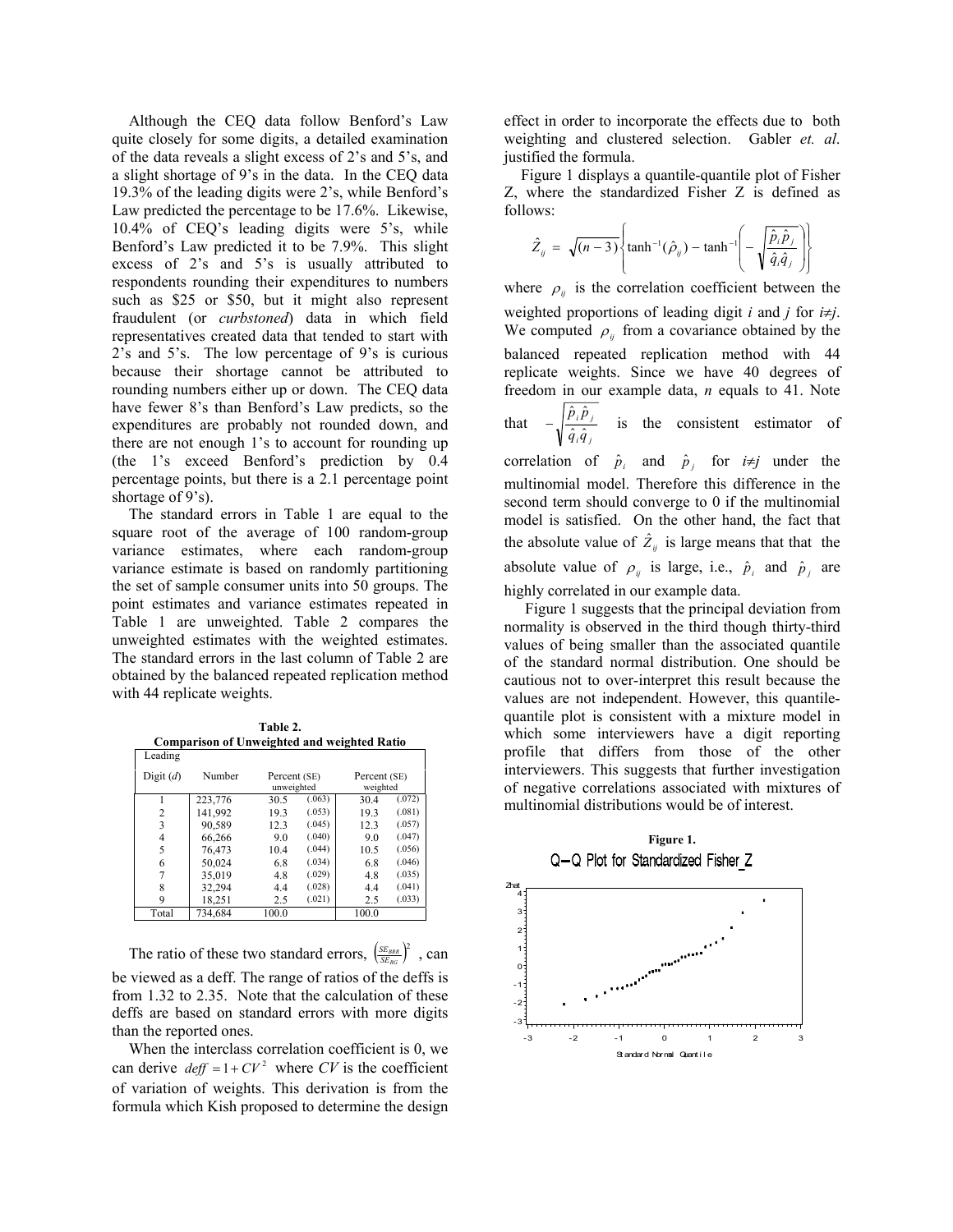#### **8. Identifying the Source of Unusual Data**

Benford's Law can be used to help identify sources of unusual data. For example, suppose a field representative is suspected of curbstoning. Many studies (e.g., Browne, 1998) have shown that people tend to be bad at fabricating realistic data, so one way of identifying curbstoners is to see whether their data follow Benford's Law. If it does, then they are probably collecting accurate data. If it does not, then they may be fabricating at least some of the data.

If the data from each field representative is viewed as arising from a simple random sample, then Pearson's chi-square test statistic may be helpful in determining whether a field representative's collected data follow Benford's Law:

$$
\theta = n \sum_{d=1}^{9} \frac{(\hat{p}_d - p_d)^2}{p_d}
$$
  
where  

$$
n =
$$
 the number of expenditures reported  
by a particular field representative,  

$$
\hat{p}_d =
$$
 the proportion of those expenditures  
whose leading digit is *d*, and  

$$
p_d = \log_{10} \left( \frac{d+1}{d} \right).
$$

This statistic is a goodness-of-fit measure that has a chi-square distribution with 9−1=8 degrees of freedom.

An alternative test statistic is the same formula, but where  $p_d$  is the proportion of all numbers collected in the survey whose leading digit is *d*. This alternative definition of  $p_d$  is computed from the complete universe of data collected from all field representatives. It takes into consideration the fact that Benford's Law may not hold exactly for a particular data set. It also assumes that the vast majority of field representatives are honest, so that the estimated value of  $p_d$  using the complete universe of collected data from all field representatives is close to the true value of  $p_d$ . This is sometime called a *digital analysis*.

Table 3 shows an example of CEQ data from a typical field representative ( $\theta$  = 10.39) and from an unusual field representative ( $\theta$  = 102.43) using CE's complete set of collected data to estimate  $p_d$ :

The data in Table 3 show that the unusual field representative has a large number of 5's and 6's. When  $1,132$  expenditures are reported, the percentage of leading digits equal to 5 should be approximately  $10.4\% \pm 1.8\%$ , but 17.2% of that field representative's leading digits are 5's. Likewise, the percentage of leading digits equal to 6 should be approximately  $6.8\% \pm 1.5\%$ , but 10.5% of that field representative's leading digits are 6's. These unusual results suggest that the field representative may have fabricated some of the data. These confidence intervals are computed as  $p_d \pm 2 \cdot SE$ .

**Table 3. An Example of Data from Typical and Unusual Field Representatives** 

|             | CEO's         |                    |                     |
|-------------|---------------|--------------------|---------------------|
| Leading     | Nationwide    | A Typical FR       | An Unusual FR       |
| Digit $(d)$ | Distribution  | $(\theta = 10.39)$ | $(\theta = 102.43)$ |
|             | $(n=734,684)$ | $(n=1, 143)$       | $(n=1,132)$         |
|             | 30.5          | 31.4               | 28.9                |
| 2           | 19.3          | 19.7               | 18.0                |
| 3           | 12.3          | 11.6               | 8.1                 |
| 4           | 9.0           | 9.5                | 8.5                 |
| 5           | 10.4          | 8.3                | 17.2                |
| 6           | 6.8           | 6.4                | 10.5                |
|             | 4.8           | 4.7                | 4.2                 |
| 8           | 4.4           | 5.2                | 32                  |
| 9           | 2.5           | 3.2                | 1.3                 |
| Total       | 100.0         | 100.0              | 100.0               |

The chi-square distribution with 9−1=8 degrees of freedom has a mean of 8.0 and a standard deviation of 4.0, hence only 1 out of every 1,000,000 field representatives should have a test statistic greater than 42.7. However, an examination of the CEQ data reveals 5 field representatives with test statistics greater than 42.7, and 1 field representative with a test statistic greater than 100.0. This is strong evidence that some of the field representatives' data do not follow the expected distribution. Their data are suspicious, and those field representatives should be investigated to determine whether they are curbstoning.

#### **9. Conclusion**

Benford's Law is a simple and powerful tool that can be used to help identify possibly fraudulent or error-prone survey data in many settings, including sample surveys. It is important to identify incorrect survey data because the accuracy of any survey's results depends on the accuracy of the collected data.

Although Benford's Law was first discovered 120 years ago, it has been rapidly gaining popularity over the past decade. Its new-found popularity is mostly in the accounting and auditing industries, but there is great potential for its use in the field of sample surveys as well. In fact, the universality with which it applies to nearly every "real world" data set is one of its more curious and powerful aspects.

Although Benford's Law can be a powerful tool in identifying falsified survey data, we hasten to point out that it really only identifies *unusual* data. As with any statistical or quality control tool, after the unusual data have been identified they must be